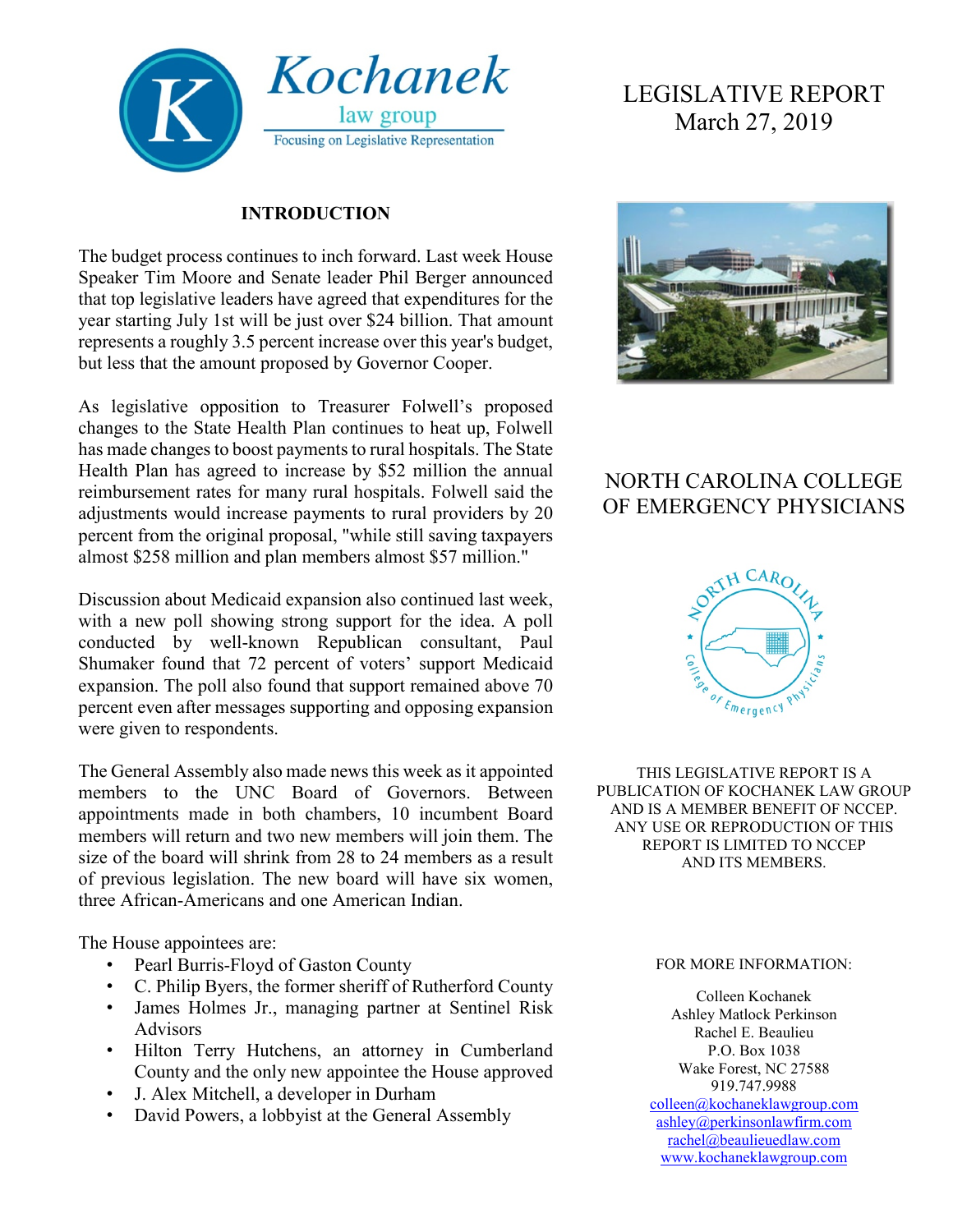The Senate's appointees are:

- Darrell Allison, charter school advocacy group leader
- former Republican state Sen. Thom Goolsby
- Anna Spangler Nelson, Charlotte investment firm leader
- Temple Sloan, Raleigh business executive
- Michael Williford, Fayetteville attorney
- Martin Holtonhe, longtime Reynolds American executive and only new appointee

With growing evidence about the importance of access to high-speed internet for economic development, the topic of broadband was also prominent in Raleigh. A new executive order from Gov. Roy Cooper aims at expanding broadband internet access across the state. The order directs the N.C. Department of Transportation to create a "Dig Once" policy to help broadband infrastructure installations that coincide with scheduled road projects. It also creates the Governor's Task Force on Connecting North Carolina, which is to develop recommendations for securing more federal broadband funding, and for developing state policies that make it easier to install broadband infrastructure on state property and roadways.

The Department of Information Technology released a report on the "Homework Gap," discussing the impact on students who don't have access to high-speed internet. The report showed that about 10 percent of K-12 families responding to a survey lacked broadband access at home. The report calls for grants to fund mobile wireless internet hotspots for students to use at home, as well as for adding wifi to school buses.

New legislation would target the issue by allowing cities, towns and counties to build broadband internet infrastructure and lease it to private internet providers. The "FIBER NC Act" is similar to a bill that was approved by the House in 2017, but did not get a hearing in the Senate.

### **BILLS OF INTEREST**

HOUSE BILL 371, Planning Funds/ECU Brody School of Medicine, is identical to Senate Bill 183, summarized in the March 20, 2019, Legislative Report. **Introduced by Representatives Murphy, Humphrey, K. Smith, and Bell and referred to the House Education – Universities Committee.**

HOUSE BILL 372, Additional Funds/ECU Brody School of Medicine, is identical to Senate Bill 180, summarized in the March 20, 2019, Legislative Report. **Introduced by Representatives Murphy, Humphrey, K. Smith, and Bell and referred to the House Education – Universities Committee.**

HOUSE BILL 379, Funds for Nurse-Family Partnership, would appropriate \$4.7 million for 2019- 20 and \$4.7 million for 2020-21 in recurring funds from the General Fund to the Department of Health and Human Services, Division of Public Health, to be used for home visit services provided by the Nurse-Family Partnership. **Introduced by Representatives Corbin, Dobson, White and Jones and referred to the House Health Committee.**

HOUSE BILL 381, School Construction & Broadband Investm't Act, states the intent of the General Assembly to appropriate funds to address the capital needs of the public schools and community colleges by pledging over \$2.1 billion available in the State Capital and Infrastructure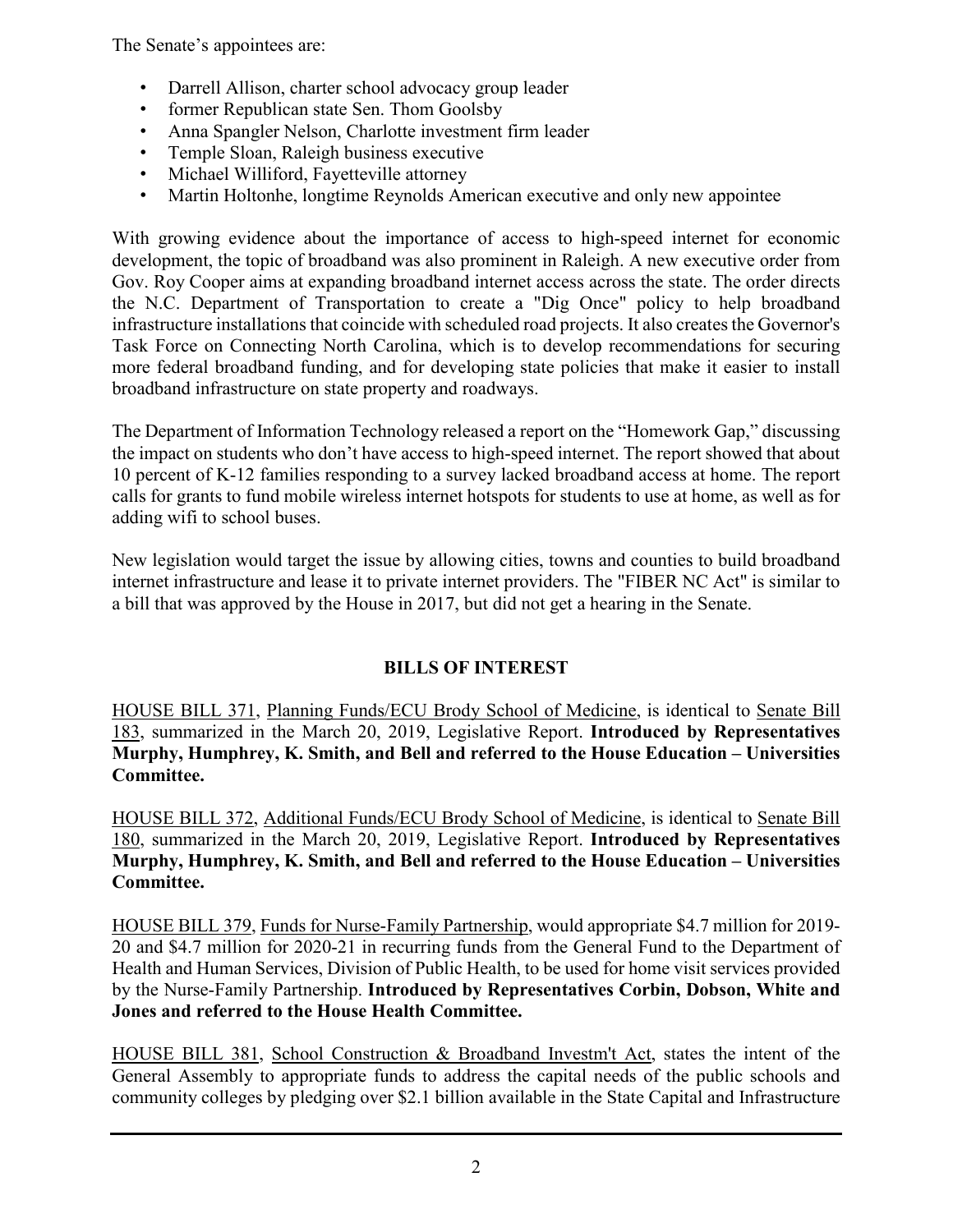Fund to counties, \$300 million to the community colleges in this State over the next 10 years, and by establishing an ongoing appropriation of \$15 million annually to bolster broadband infrastructure expansion projects, while maintaining anticipated appropriations of \$4 billion to assist State agencies and The University of North Carolina with their ongoing capital needs. The bill would appropriate amounts as specified from \$185 million to \$775 million for 2019-20 through 2028-29 from the State Capital and Infrastructure Fund for capital projects and repairs and renovations projects for State agencies and UNC. In addition, the bill would create within the Office of State Budget and Management the K-12 Building Fund as a capital project fund. Proceeds disbursed from the Fund would be used for new construction or rehabilitation of existing facilities, repairs and renovations, building of technology infrastructure, and the purchase of measures to ensure building security. **Introduced by Representatives Arp, Saine, and Conrad and referred to the House Rules Committee. This bill is another bond proposal that will compete with ones already announced by the Governor, the Senate and the Speaker of the House.**

HOUSE BILL 382, Study Generator Req's for Medical Offices, would require the Legislative Research Commission to study whether the state should enact legislation requiring physicians' offices be capable of providing emergency electrical service for use when there is a failure of the normal electrical service. **Introduced by Representative Montgomery and referred to the House Rules Committee.**

HOUSE BILL 386, Ensure Safety of School Drinking Water, would:

- require each school authority and child care facility to test drinking water for the presence of lead;
- exempt schools or child care facilities that are suppliers of water already subject to monitoring for lead or those constructed or substantially renovated, meaning the complete removal and replacement of the plumbing system, after December 31, 1990;
- establish testing deadlines, regulations and notification processes;
- require a school or child care facility whose sample reveals an elevated lead level to take mandatory corrective action, including restricting access to any drinking water outlet with elevated lead concentrations, taking immediate action to ensure access to free, fresh and clean drinking water, and determining the source of the lead and taking corrective action to address the problem; and
- create the Child Lead Exposure Prevention Fund and appropriate \$8 million in nonrecurring funds for the 2019-20 fiscal year from the General Fund to the Fund.

### **Introduced by Representatives Warren, Grange, Ross and B. Turner and referred to the House Health Committee.**

HOUSE BILL 388, Immunizing Pharmacists, would:

- add vaccines and immunizations that an immunizing pharmacist can administer to those 18 years and older, including Serogroup B meningococcal vaccines, Human papillomavirus vaccine, and Hepatitis A vaccine;
- reduce the age of those to whom immunizing pharmacists can administer the influenza vaccine from 14 years old to 10 years old;
- allow immunizing pharmacists to administer an influenza vaccine to those at least 6 years old if prescribed by a provider following a physical exam; and
- require a group of stakeholders to develop a standard screening questionnaire and safety procedures for written protocols for Human papillomavirus vaccine and Hepatitis A vaccine immunizations given by immunizing pharmacists.

### **Introduced by Representatives White, Dobson, Cunningham and Sasser and referred to the House Health Committee.**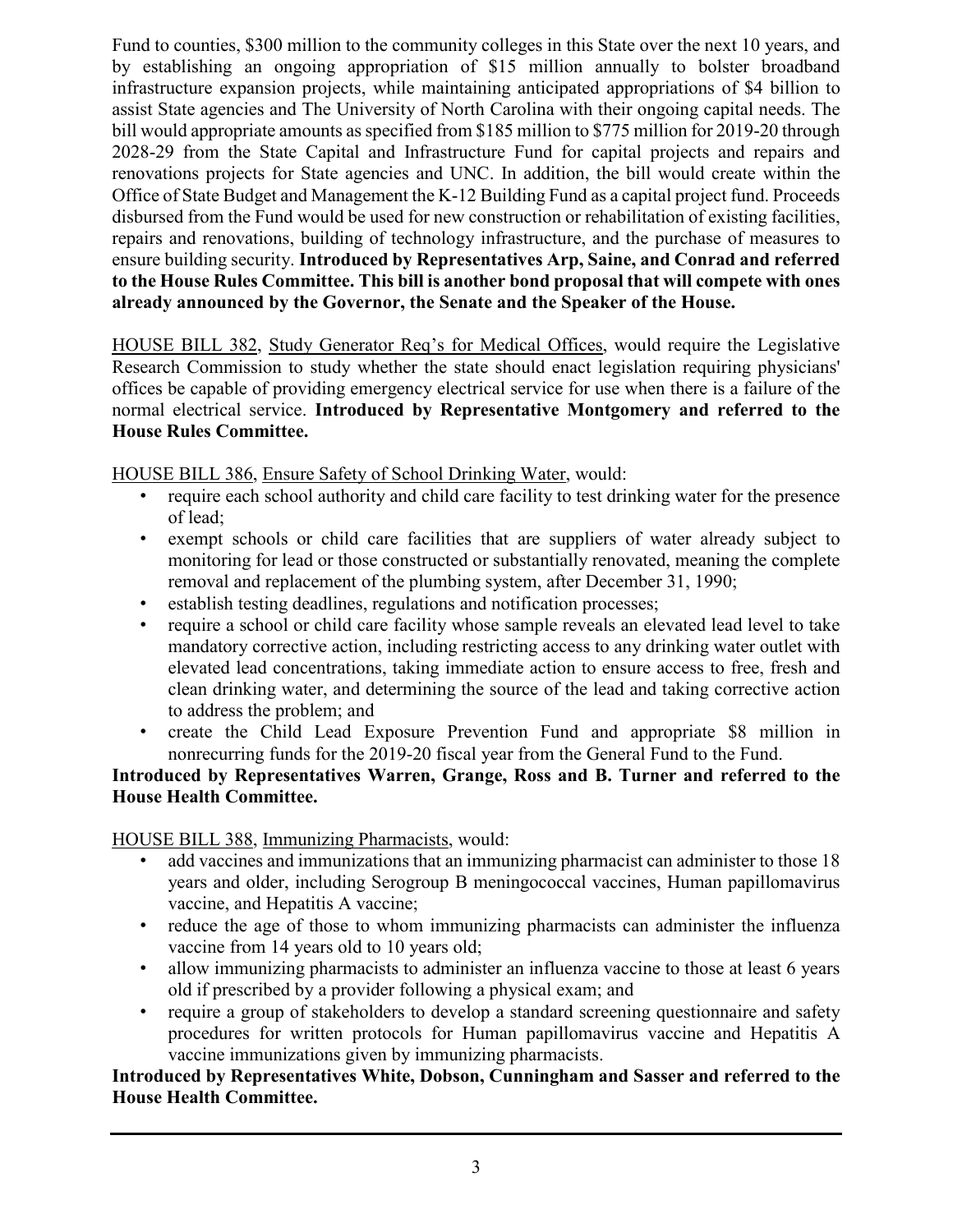HOUSE BILL 389, ABC/Univ Athletic Facility, would authorize public colleges and universities to allow alcohol sales at stadiums, athletic facilities, and arenas located on school property, if the Board of Trustees votes to allow. However, the bill would not authorize the sale of mixed beverages when the stadium, athletic facility, or arena is being used for a sports event sponsored by the public college or university. **Introduced by Representatives Bell, Boles, Goodman, and Lewis and referred to the House Alcoholic Beverage Control Committee.**

HOUSE RESOLUTION 390, Application for a Convention of the States, would apply to Congress, under the provisions of Article V of the United States Constitution, for the calling of a convention of the states limited to proposing amendments to the United States Constitution that impose fiscal restraints on the federal government, limit the power and jurisdiction of the federal government, and limit the terms of office for its officials and for members of Congress. **Introduced by Representatives Riddell, Saine, Setzer, and D. Hall and referred to the House Rules Committee.**

HOUSE BILL 396, Municipal Local Option Sales Tax, would allow the governing body of a municipality, if approved by the majority of those voting in a referendum, to, by resolution and after 10 days' public notice, levy a local sales and use tax at a rate of one-quarter percent (1/4%) in addition to any other State and local sales and use taxes levied pursuant to law. The municipality could use the net proceeds of the tax for the construction of and improvements to public infrastructure and public facilities; affordable housing; economic development; and police, fire, and rescue services. **Introduced by Representative Montgomery and referred to the House State and Local Government Committee.**

HOUSE BILL 397, Revise Approval of Student/Employee ID/Voting, would revise the approval process and certain implementation dates for student and employee identification cards to be used for voting identification purposes. **Introduced by Representatives Hawkins and Russell and referred to the House Elections and Ethics Law Committee.**

HOUSE BILL 400, Omnibus Labor Law Changes, would make various changes to the State's labor laws, including:

- add that the Director of the Occupational Safety and Health Division also has the power, jurisdiction, and authority to obtain medical records compiled and maintained by the Department of Health and Human Services, by hospitals participating in the statewide trauma system, or by emergency management services providers in connection with the dispatch, response, treatment, or transport of individual patients relating to investigations and enforcement proceedings under the Occupational Safety and Health Act of North Carolina (the Act). The medical records obtained by the Department would be strictly confidential, not public records, and would not be released or made public; and
- provide that, except as provided, information and reports developed pursuant to any inspection or investigation performed pursuant to the Act by the Department are not admissible in any court or before any administrative body except pursuant to the enforcement of the Act.

### **Introduced by Representative McElraft and referred to the House Commerce Committee.**

HOUSE BILL 401, Enact Medical Cannabis Act, would provide that a qualified patient is not subject to arrest, prosecution, or penalty in any manner, or denied any right or privilege, including, but not limited to, civil penalty or disciplinary action by a business or occupational or professional licensing board or bureau, for the possession or purchase of cannabis for medical use by the qualified patient if the quantity does not exceed an adequate supply, as determined by the qualified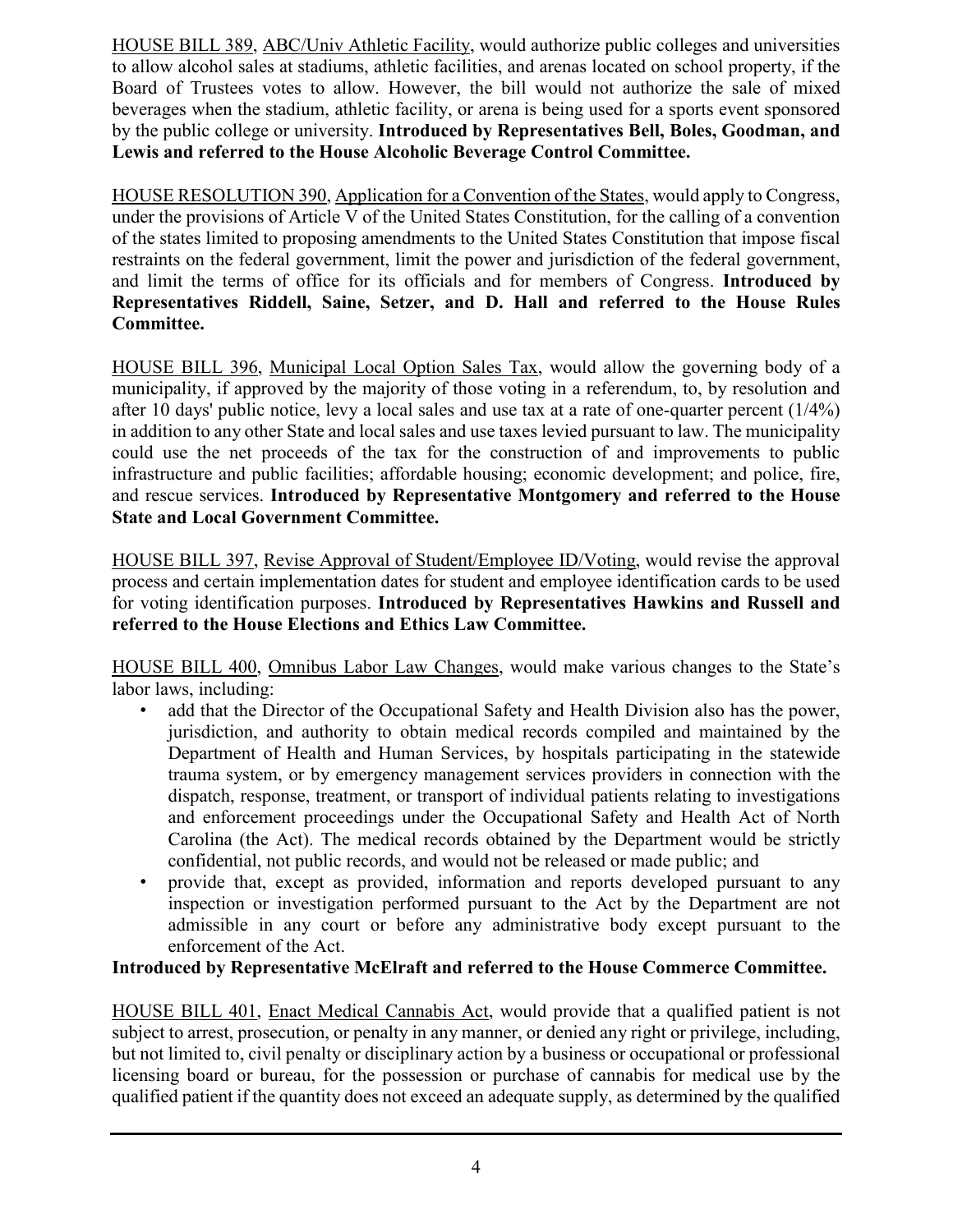patient's physician. A physician could not be subject to arrest, prosecution, or penalty in any manner, or denied any right or privilege, or subject to disciplinary action by a business or occupational or professional licensing board or bureau for discussing with a patient the benefits or health risks of the medical use of cannabis or the interaction of cannabis with other substances. The bill includes various provisions regarding protections, prohibitions, restrictions, and limitations on medical use of cannabis; registry identification cards for qualified patients and designated caregivers; and a regulated medical cannabis supply system. The bill also would direct The University of North Carolina to create a North Carolina Cannabis Research Program to develop and conduct studies designed to ascertain the general safety and efficacy of using cannabis for medical treatment. **Introduced by Representatives Alexander, Autry, Carney, and Harrison and referred to the House Health Committee.**

HOUSE BILL 409, Legalize FDA-Approved Schedule VI Drugs, would make it legal to prescribe, distribute, dispense, administer, transfer, transport, possess, or use any prescription drug that contains marijuana or tetrahydrocannabinol, for which an application has been approved under the Federal Food, Drug, and Cosmetic Act, so long as the action is consistent with federal law. **Introduced by Representatives Murphy, McElraft and Sasser and referred to the House Health Committee.**

HOUSE BILL 410, Require Generators/Nursing & Adult Care Homes, would require all nursing homes, combination homes, and adult care homes that are licensed and operating in the state to have emergency electrical service. The emergency service must be sufficient to provide heat, lighting, and other essential electrical services required by rules of the Medical Care Commission. **Introduced by Representatives Howard, Setzer, Carney and Lucas and referred to the House Aging Committee.**

HOUSE BILL 416, Justice/Judge May Complete Term Past Age 72, would allow justices and judges elected to office prior to the justice or judge's seventy-second birthday to complete the elected term of office past the mandatory judicial retirement age of seventy-two. **Introduced by Representatives Morey and John and referred to the House Rules Committee.**

HOUSE BILL 422, Healthy Families & Workplaces/Paid Sick Days, is identical to Senate Bill 234, summarized in the March 20, 2019, Legislative Report. **Introduced by Representative Fisher and referred to the House Health Committee.**

### HOUSE BILL 434, Suicide Risk Ref./Mental Health/Teen Violence, would:

- change the Article's title to *Special Medical and Mental Health Needs of Students*;
- require local boards of education to adopt and implement a suicide risk referral protocol for school personnel who work directly with students in grades K-12. Would require the protocol to meet the minimum requirements for a suicide risk referral protocol developed by the Superintendent's Working Group on Health and Well-Being including requirements to: (1) inform school personnel of suicide risk referral procedures, including the provision of training; (2) establish crisis teams; and (3) identify and intervene in appropriate situations;
- encourage local boards of education to adopt and implement a mental health training program for school personnel who work with students in grades K-12. The training program would be required to meet the minimum requirements for a mental health training program developed by the Superintendent's Working Group on Health and Well-Being and address youth mental health, suicide prevention, substance abuse, sexual abuse prevention, and sex trafficking prevention;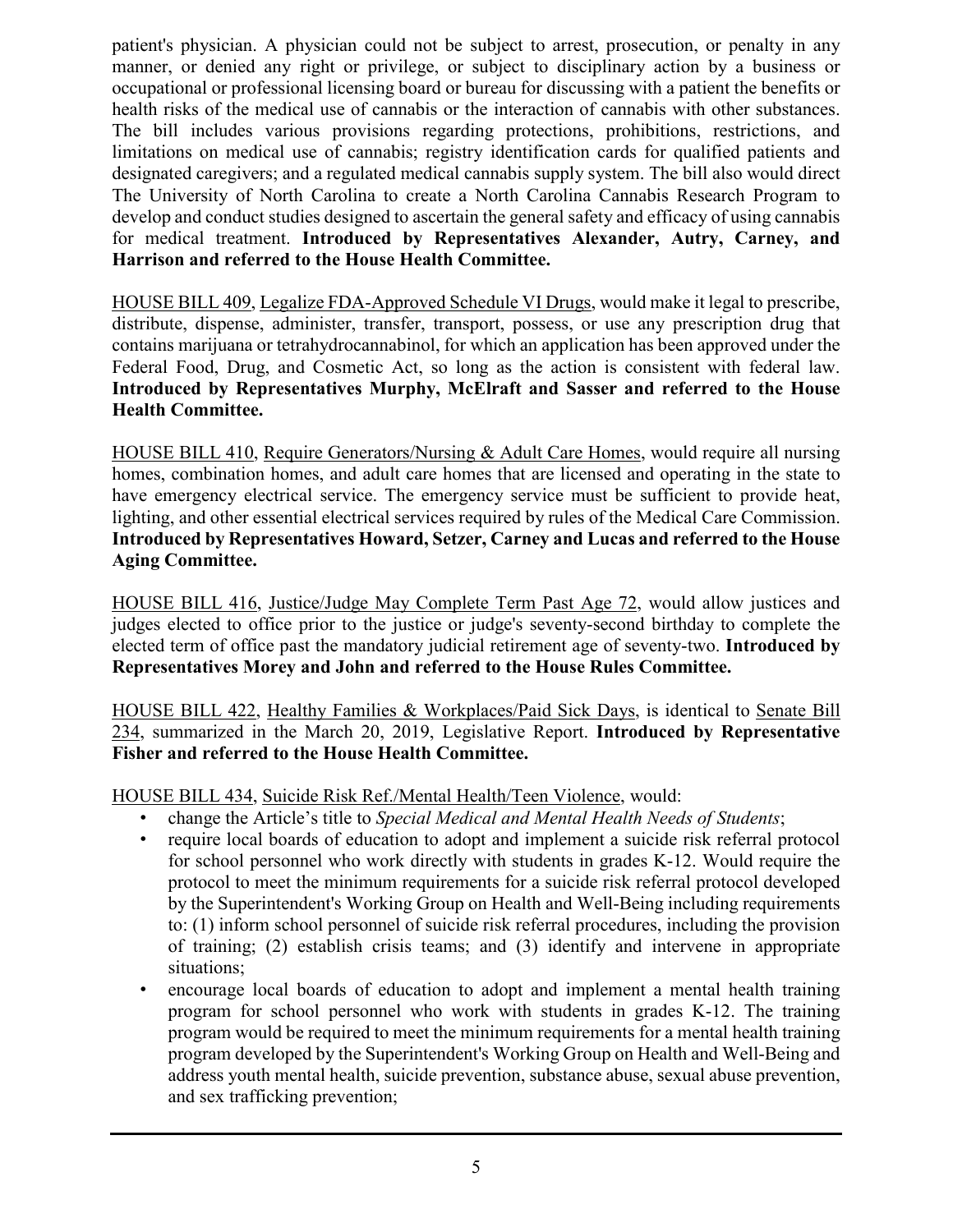- require periodic review and update of the local boards of education's adopted suicide risk referral protocols and mental health training programs;
- provide civil immunity to local boards of education, its members, employees, designees, agents, or volunteers for loss or damage caused by an act or omission relating to the provision of, participation in, or implementation of any component of the suicide risk referral protocol or the mental health training program; and
- enact a new Article: *Student Dating Violence and Abuse Prevention* and would require local boards of education to adopt and implement a dating violence and abuse policy that meets specified requirements, including prohibiting dating violence and abuse by any student on school property during a school-sponsored activity or during school-sponsored transportation, providing procedures for responding to such incidents of dating violence or abuse, defining dating violence and abuse and provide for a teen dating violence and abuse component in the reproductive health and safety education program, and to be implemented in a manner that is integrated with each school district's discipline policies.

### **Introduced by Representatives Horn, Cunningham, Murphy, and White and referred to the House Education K-12 Committee.**

HOUSE BILL 440, Study/Regional Behavioral Health Center, would appropriate \$180,000 in nonrecurring funds for 2019-20 from the General Fund to the Department of Health and Human Services, Division of Mental Health, Developmental Disabilities, and Substance Abuse Services to conduct a feasibility study, through Partners Behavioral Health Management, for the establishment of a behavioral health crisis center in Burke County. **Introduced by Representatives Blackwell, Torbett, Dobson and Rogers and referred to the House Health Committee.**

SENATE BILL 291, Living Wage For NC Workers, would: (1) increase the minimum wage to \$15 per hour over five years and then adjusting the minimum wage automatically each year by increases in the cost of living; (2) end the subminimum wage for persons with disabilities; (3) phase out the subminimum wage for tipped employees over eight years; and (4) end the minimum wage exemption for agricultural and domestic workers. **Introduced by Senators McKissick, Nickel, and Mohammed and referred to the Senate Rules Committee.**

SENATE BILL 294, Make General Election Day A State Holiday, would make each statewide general election day a legal public holiday. **Introduced by Senators Garrett, Van Duyn, and Woodard and referred to the Senate Rules Committee.**

SENATE BILL 296, ABC/Univ Athletic Facility, is identical to House Bill 389, summarized above in this Legislative Report. **Introduced by Senators Gunn, Rabon, and Britt and referred to the Senate Education/Higher Education Committee.**

SENATE BILL 297, Cancer Research Advisory Panel, would require the North Carolina Policy Collaboratory at UNC-Chapel Hill to assemble a research advisory panel to discuss, review, and analyze statewide cancer data and make recommendations about further study of cancer clusters around the state. The Collaboratory would be required to consult with specific entities to identify those who would serve on the panel, which would have between 10 and 30 members. **Introduced by Senators Sawyer, Perry and T. Alexander and referred to the Senate Agriculture/Environment/Natural Resources Committee.**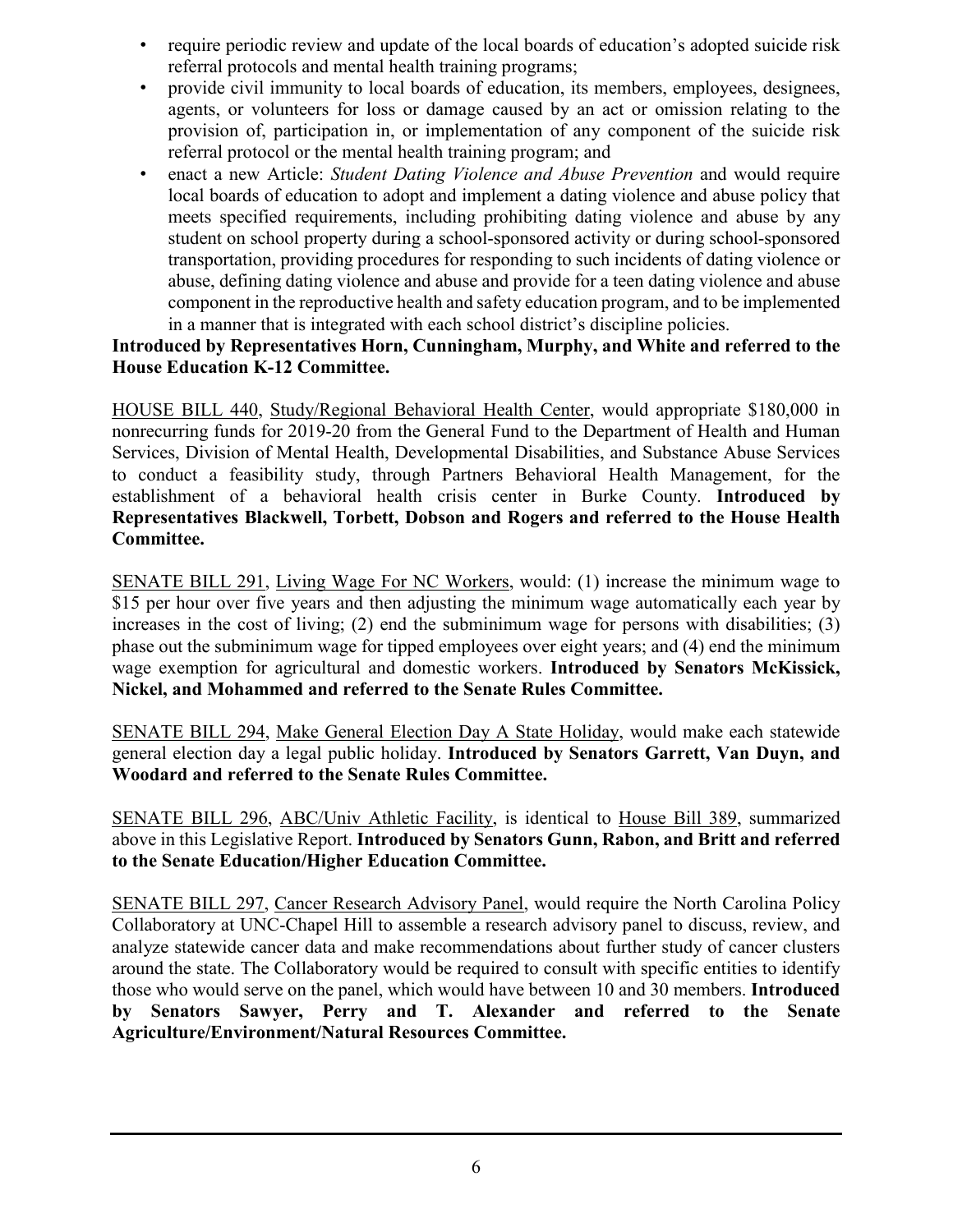SENATE BILL 304, Modify Physical Therapy Definition, would change the definition of physical therapy to include manipulation of the spine without a prescription. **Introduced by Senator J. Davis and referred to the Senate Rules Committee.**

SENATE BILL 305, OLB Reform, would make various changes regarding occupational licensing boards, including:

- modifying the definition of *occupational licensing board* to include any board, committee, commission, or other state agency which is established for the purpose of regulating the entry of persons into, and the conduct within a particular profession or occupation, which is authorized to issues licenses, but would not include State agencies, staffed by full-time State employees, which as a part of their regular functions can issue licenses;
- defining a *State agency licensing board*, which include any State agency, staffed by fulltime State employees, which as part of their regular functions issue licenses;
- amending the information occupational licensing boards must annually file with the Secretary of State, Attorney General, and the Joint Legislative Administrative Procedure Oversight Committee to include: (1) the number of applicants, and of that number, the number of applicants granted a license and (2) the number of applicants with a conviction record, and of that number, the number granted a license, denied a license for any reason, and denied a license because of a conviction;
- prohibiting a board from denying an applicant a license based solely on conviction for a crime of moral turpitude;
- amending a board's authority to deny a license on the basis of a criminal conviction to allow a denial based on a criminal conviction only if the board determines that the public's safety and general welfare could be adversely affected if the board issued the applicant a license, based on the existing eight factors the board must consider (previously, a board could deny a license based on any criminal conviction or commission of a crime involving fraud or moral turpitude, verified by criminal history record, if the board determined the denial warranted after consideration of the eight factors);
- requiring a board that denies an applicant a license to:  $(1)$  make written findings specifying which of the eight factors the board deemed relevant to the applicant and explaining its reasoning for the denial, signed by the board's presiding officer; (2) provide a signed copy of the written findings to the applicant within 30 days of the denial; and (3) retain a signed copy of the written findings for no less than five years;
- requiring each board to include in its application for licensure and on its public website:  $(1)$  whether the board requires applicants to consent to a criminal background check;  $(2)$ the eight factors the board must consider when making a determination of licensure; and (3) the appeals process if the board denies licensure in whole or in part because of a criminal conviction; and
- granting an applicant denied licensure the right to a rehearing on the issue before the board if the applicant has relevant evidence regarding the applicant's qualifications not previously considered by the board.

### **Introduced by Senators Wells and Daniel and referred to the Senate Rules Committee.**

### SENATE BILL 308, Save the Internet Act, would:

- direct the Department of Justice to establish a process for each Internet service provider having customers in this State to certify that the provider will not engage in practices inconsistent with net neutrality principles;
- make it an unlawful trade practice to engage in practices inconsistent with net neutrality principles;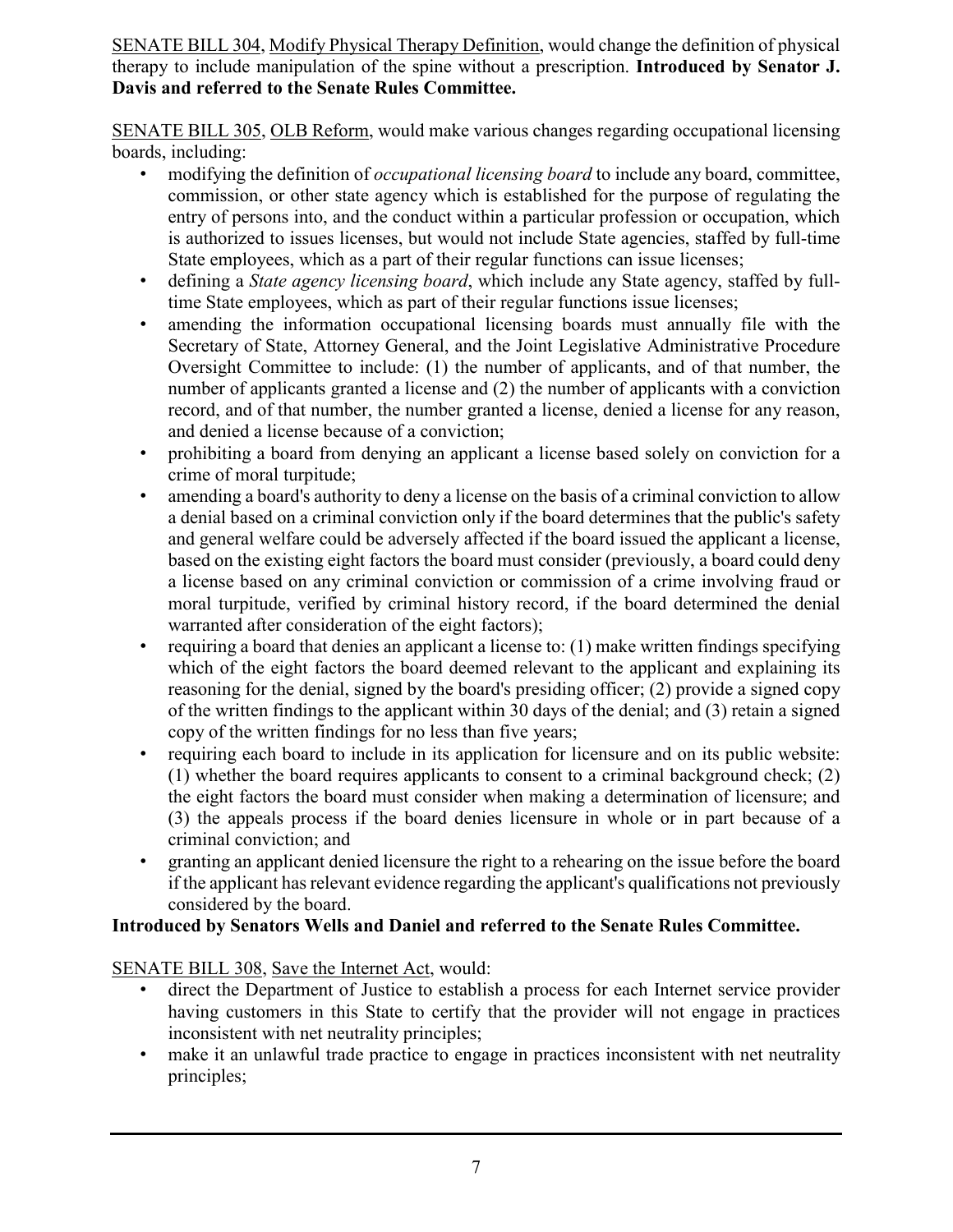- require any person providing broadband Internet access service in North Carolina to publicly disclose accurate information regarding the network management practices, performance characteristics, and commercial terms of its broadband Internet access services sufficient to enable consumers to make informed choices regarding the purchase and use of the services and entrepreneurs and other small businesses to develop, market, and maintain Internet offerings;
- provide that practices inconsistent with net neutrality principles may be allowed by the Department of Justice on a limited basis for significant benefit to the public's interest; and
- provide \$35 million to the Growing Rural Economies with Access to Technology (GREAT) program to be allocated as follows: (1) \$30 million to encourage providers to bring broadband service to underserved areas; and (2) \$5 million for a grant program to help close the homework gap for students without home Internet access by providing mobile hotspots and devices such as laptop computers and tablets.

### **Introduced by Senators Chaudhuri and Woodard and referred to the Senate Rules Committee.**

SENATE BILL 309, Immunizing Pharmacists, would:

- add Serogroup B meningococcal vaccines, Human papillomavirus vaccine, and Hepatitis A vaccine to the vaccines and immunizations an immunizing pharmacist may administer to persons 18 years or older if the existing specified requirements and protocols for administration are met;
- lower from at least 14 years of age to at least 10 years of age the age of persons to whom immunizing pharmacists may administer the influenza vaccine;
- allow immunizing pharmacists to administer an influenza vaccine to persons at least six years of age pursuant to a specific prescription order initiated by a prescriber following a physical exam of the patient by the prescriber;
- direct representatives of the North Carolina Academy of Family Physicians, the North Carolina Medical Society, the North Carolina Pediatric Society, the North Carolina Association of Community Pharmacists, and the North Carolina Retail Merchants Association to: (1) recommend a minimum standard screening questionnaire and safety procedures for written protocols for HPV and Hep A vaccinations or immunizations administered by an immunizing pharmacist; and (2) submit the questionnaire and recommended standards to the North Carolina Board of Medicine, the North Carolina Board of Nursing, the North Carolina Board of Pharmacy, and the Joint Legislative Oversight Committee on Health and Human Services on or before October 1, 2019.

## **Introduced by Senators Bishop, Foushee, and Krawiec and referred to the Senate Rules Committee.**

SENATE BILL 315, North Carolina Farm Act of 2019, would establish a 9-member North Carolina Hemp Commission and prohibit a person from cultivating or handling hemp in this State unless the person holds a hemp license issued by the Commission. The bill would include civil and criminal penalties for a person who willfully, knowingly, or intentionally manufactures, distributes, dispenses, delivers, purchases, aids, abets, attempts, or conspires. The bill also would establish the North Carolina Hemp Program Fund, which be used by the Commission for the costs of personnel, program administration, testing, and any other costs incurred, including promotion, marketing, and branding of North Carolina grown and processed hemp. **Introduced by Senators B. Jackson, Sanderson, and Johnson and referred to the Senate Rules Committee.**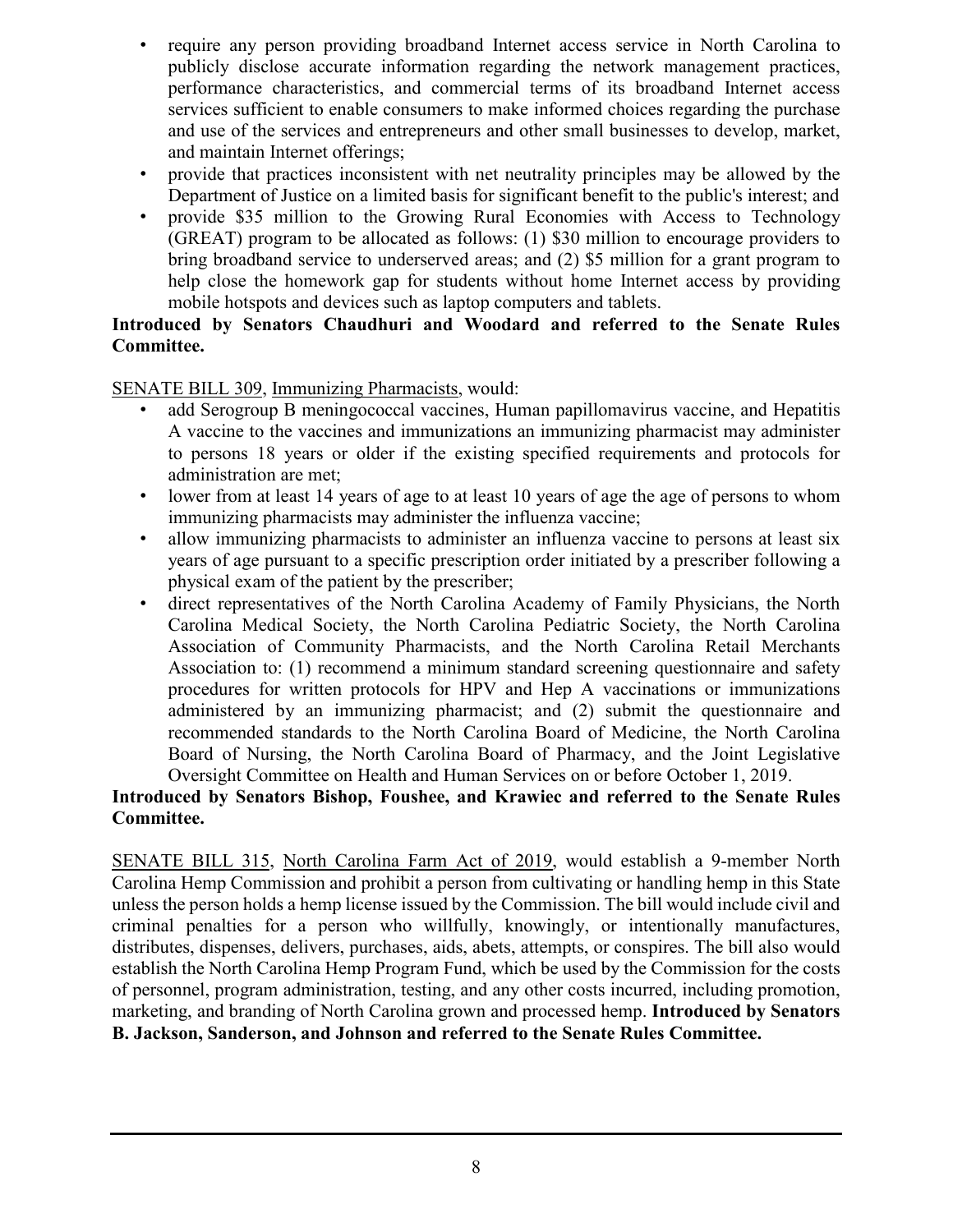SENATE BILL 318, Parents' Right to Know, would require local boards of education to:

- maintain a continuous repository of materials used in programs on reproductive health and safety; mental and emotional health, growth and development; and anti-bullying or antiharassment;
- each school year, at least 14 days before students participate in a program, give both written and electronic notice to parents of students participating in that program of the right of parents to review the objectives, complete materials, and entire curriculum of that program in the program repository maintained by the local board of education;
- adopt policies to provide opportunities either for parents to consent or for parents to withhold their consent to the students' participation in any or all of these programs; and
- notify parents of the adoption, amendment, or modification of those programs.

## **Introduced by Senators Sanderson, Krawiec, and Hise and referred to the Senate Rules Committee.**

SENATE BILL 321, Motorcycles/Face Masks, is identical to House Bill 257, summarized in the March 20, 2019, Legislative Report. **Introduced by Senator T. Alexander and referred to the Senate Rules Committee.**

SENATE BILL 323, Exempt Vascular Access Providers from CON, would:

- exempt a person who provides vascular access for hemodialysis in a physician office-based vascular access center located in a non-licensed setting from Certificate of Need regulations in order to license that setting as an ambulatory surgical facility under certain conditions;
- require all other persons proposing to obtain a license to establish an ambulatory surgical facility for the provision of vascular access site management to obtain a certificate of need; and
- prohibit the annual State Medical Facilities Plan from limiting the number of vascular access procedure rooms that may be approved.

## **Introduced by Senators Hise and Krawiec and referred to the Senate Rules Committee.**

SENATE BILL 325, Birth Freedom Act, would:

- establish new rules for the practice of Certified Professional Midwives and the licensure of the practice which would allow them to work without the supervision of a physician;
- define a Certified Professional Midwife as a person who has obtained national certification from the North American Registry of Midwives (NARM);
- include a provision seeking to insulate physicians and hospitals from liability for the acts or omissions of a Certified Professional Midwife; and
- create the North Carolina Council of Midwives to administer licensure, maintain a list of those licensed, conduct investigations and educate about the value of midwives.

## **Introduced by Senators Sanderson and Peterson and referred to the Senate Rules Committee.**

SENATE BILL 333, Sudden Cardiac Arrest Task Force, would establish the seven-member Joint Legislative Task Force on Sudden Cardiac Arrest in Student Athletes. The Task Force would investigate the frequency of sudden cardiac arrest or other heart conditions in student athletes, other jurisdictions that have implemented strategies to mitigate risks to student athletes, and the cost of requiring student athletes to be tested for heart conditions. **Introduced by Senators McKissick and Hise and referred to the Senate Rules Committee.**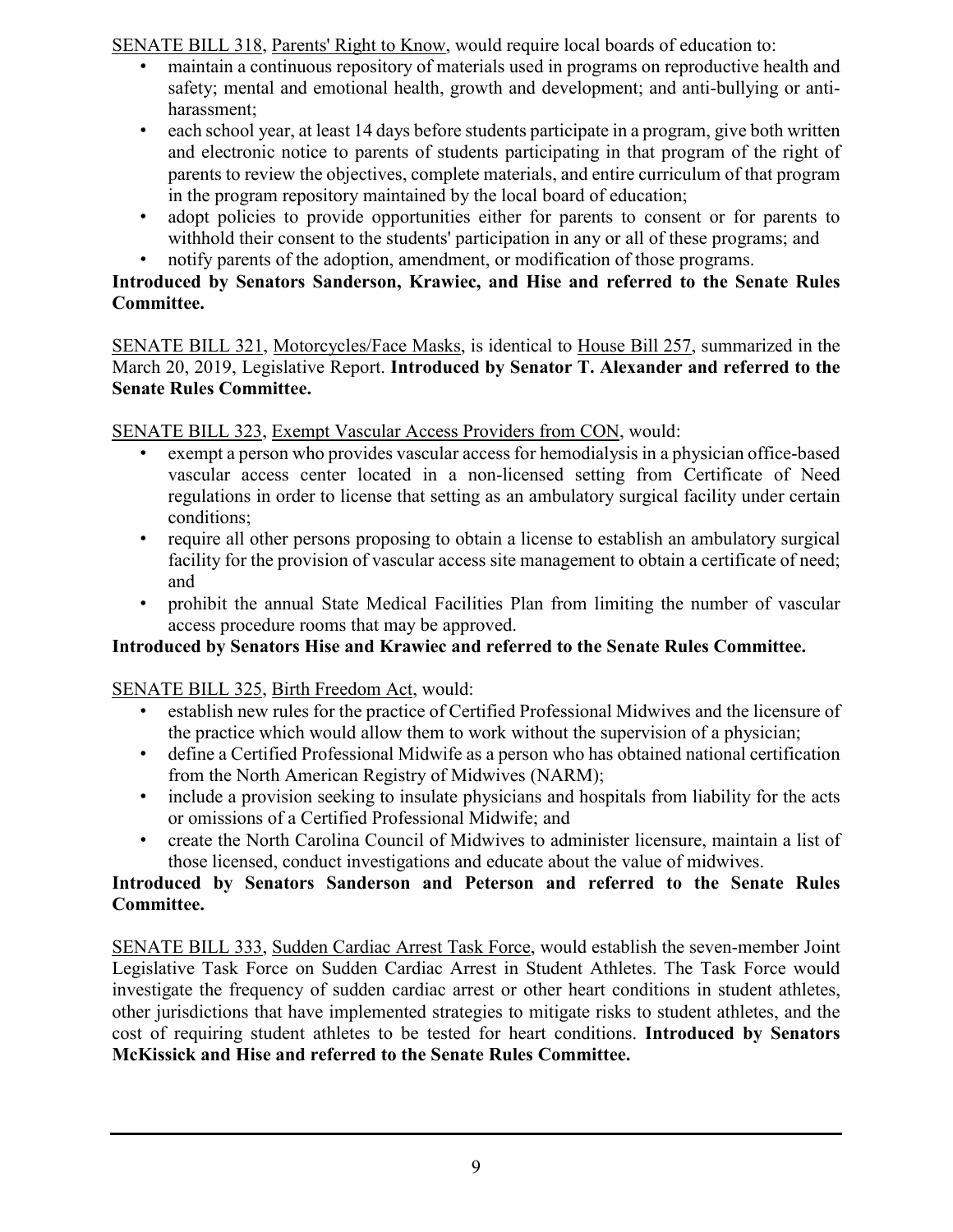SENATE BILL 339, "We the People" Act/Referendum, would submit a referendum to the qualified voters of the State at a statewide election to be held November 3, 2020, that, if approved, would urge the United States Congress to amend the Constitution of the United States declaring that constitutional rights belong only to individuals and not to corporations or other artificial entities and that constitutionally protected free speech excludes the unlimited spending of money on political campaign contributions. **Introduced by Senators Van Duyn and Nickel and referred to the Senate Rules Committee.**

SENATE BILL 340, NC Skills-Gap Study, would direct the NC Works Commission to conduct a comprehensive review and evaluation of the State's anticipated workforce demand and educational supply for such demand, to the extent practicable within available resources and subject to the availability of data currently collected by and accessible to State agencies. The review would be made in consultation with the Department of Commerce, the Department of Labor, the Department of Public Instruction, The University of North Carolina General Administration, the North Carolina Community College System, and any other entity the Commission deems appropriate. The Commission would submit an initial written report detailing its findings and recommendations to the Joint Legislative Education Oversight Committee (JLEOC) by February 15, 2020, and its final written report no later than 45 days before the convening of the 2021 General Assembly. The report to the JLEOC would include all of the following:

- the State's anticipated workforce demands and needs, including two-year and 10-year labor market projects by (i) region, (ii) occupational clusters, and (iii) educational requirements;
- the State's educational supply for such demand, including, but not limited to, degrees and certificates provided by high school programs, apprenticeship programs, public or private workforce training programs, community colleges, and public and private universities and colleges;
- a state and regional skills-gap analysis comparing our workforce demands and educational supply; and
- a set of recommendations on how to efficiently and effectively close the skills gap that include, but are not limited to, (i) what degrees and certificates should be established to address our regional skills gap, (ii) what educational programs constitute a duplication of effort, and (iii) what data gaps exist to allow the Commission to provide a more detailed and sophisticated analysis, including estimated cost to purchase or secure such data.

### **Introduced by Senators Chaudhuri, McInnis, and Gunn and referred to the Senate Rules Committee.**

SENATE BILL 341, Government Immigration Compliance, is identical to House Bill 135, summarized in the February 27, 2019, Legislative Report. **Introduced by Senators Sanderson and Britt and referred to the Senate Rules Committee.**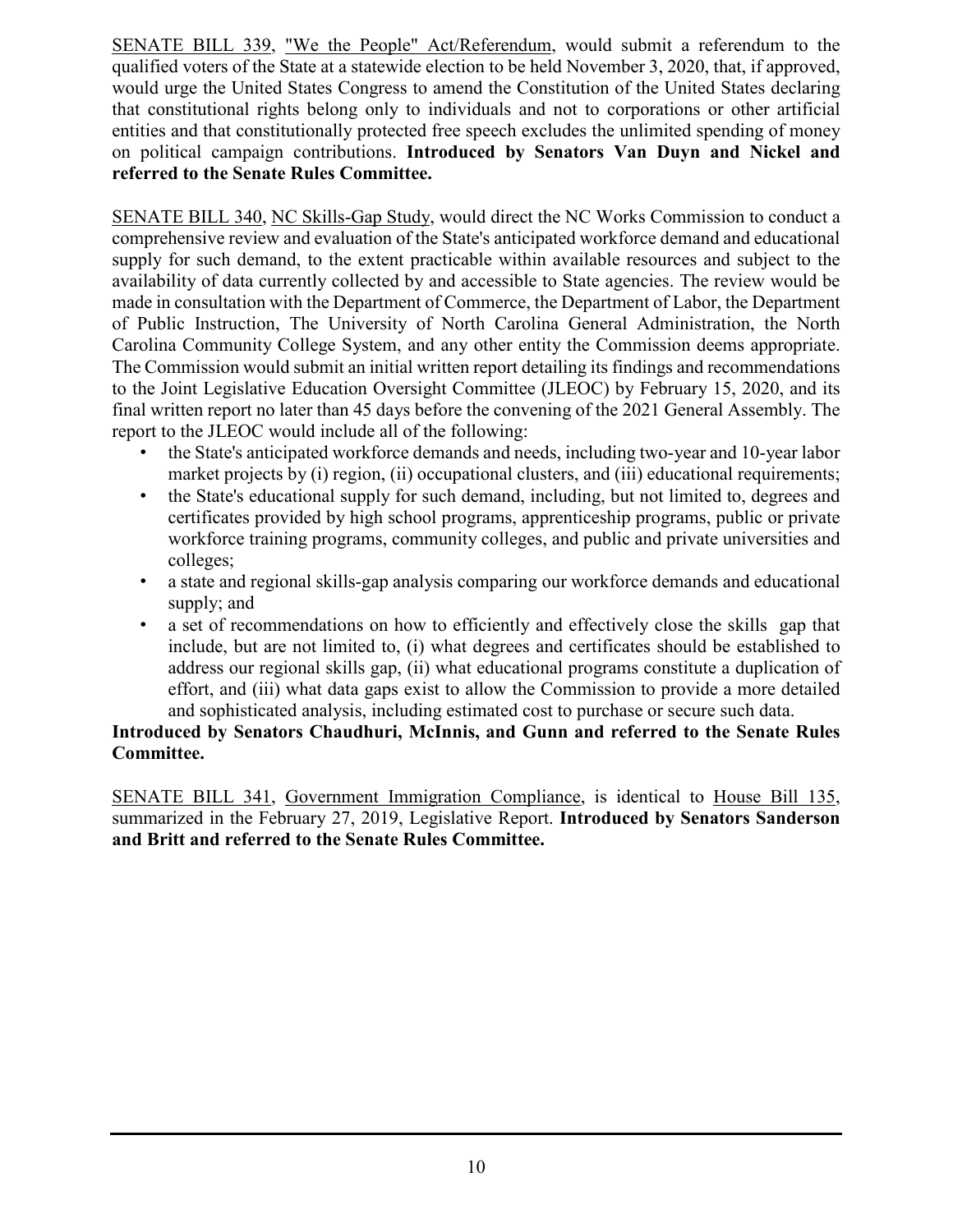#### **BILL UPDATES**

HOUSE BILL 130, Allow Games Nights, was amended in the House Finance Committee to:

- provide that the term "cash prize" includes gift cards that are issued by a financial institution or its operating subsidiary and that are usable at multiple unaffiliated sellers of goods or services;
- decrease the fee for the gaming equipment sticker from \$50 to \$25;
- allow the Alcohol Law Enforcement Branch to inspect, without notice, any gaming table or other gaming equipment used in a game night event at any time immediately prior to or during the game night event;
- make it a Class 1 misdemeanor to use a gaming table or equipment in a game night event that does not comply with the registration requirements; and
- increase the vendor permit application fee from \$1,000 to \$2,500.

### **The bill as amended was approved by the House Finance Committee and will next be considered by the House Rules Committee.**

HOUSE BILL 228, Modernize Laws Pertaining to NC Medical Board.-AB, was heard in the House Committee on Health, where a Committee Substitute was approved. The new version would:

- remove the requirement that every individual licensed to practice by the NC Medical Board report in writing within 30 days any incidents involving misuse of any controlled substances by a licensed person, leaving the requirement for incidents involving sexual misconduct, or fraudulent prescribing, drug diversion, or theft of any controlled substances;
- exempt licensees employed by NC Physicians Health Program from the provision making a licensee's failure to report improper conduct of licensed persons unprofessional conduct and grounds for discipline;
- clarify the proposed changes to GS 90-9.1, which adds to the criteria for licensure as a physician that the applicant must have completed at least 130 weeks of medical education. The applicant can satisfy the requirements for education and graduation by providing proof of a current certification by a specialty board recognized by the American Board of Medical Specialties, Certificate of the College of Family Physicians, Fellowship of the Royal College of Physicians of Canada, Fellowship of the Royal College of Surgeons of Canada, American Osteopathic Association, the American Board of Oral and Maxillofacial Surgery, or any other specialty board the Board recognizes pursuant to rules.
- require graduate medical programs to report any revocation or termination of a physicians as well as resignation and transfer; and
- clarify that record copy fees for medical reports related to claims under the Workers Compensation Act follow the fees established by the Industrial Commission.

## **Introduced by Representative Greg Murphy and referred to the House Judiciary Committee.**

HOUSE BILL 287, Repeal G.S. 1-113 and G.S. 1-114, was amended in the House Judiciary Committee to also repeal GS 1-114, which provides that when a judgment is recovered against one or more of several persons jointly indebted upon a contract in accordance with GS 1-113, those who were not originally summoned to answer the complaint may be summoned to show cause why they should not be bound by the judgment, in the same manner as if they had been originally summoned. **The bill as amended was approved by the House Judiciary Committee and will next be considered by the House Rules Committee.**